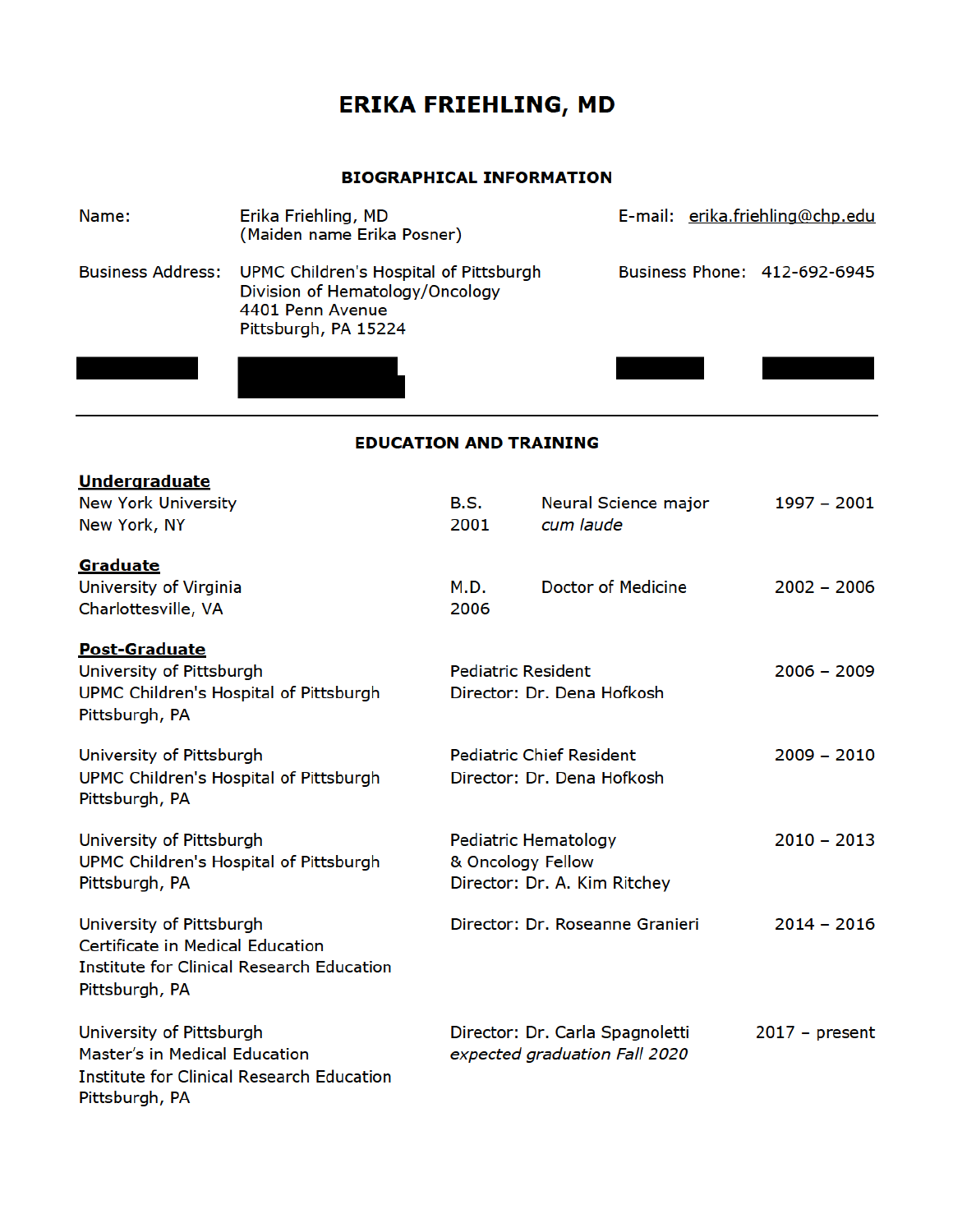Erika Friehling, MD 2

**APPOINTMENTS AND POSITIONS**

| <b>Pediatric Chief Resident</b>                        | Department of Pediatrics<br>UPMC Children's Hospital of Pittsburgh<br>Pittsburgh, PA                                    | $2009 - 2010$    |
|--------------------------------------------------------|-------------------------------------------------------------------------------------------------------------------------|------------------|
| Attending Physician                                    | Department of Pediatrics<br>UPMC Children's Hospital of Pittsburgh<br>Pittsburgh, PA                                    | $2009 - 2010$    |
| Assistant Professor                                    | University of Pittsburgh School of Medicine<br>Department of Pediatrics<br>Pittsburgh, PA                               | $2013$ – present |
| Associate Vice Chair for<br><b>Faculty Development</b> | Department of Pediatrics<br>UPMC Children's Hospital of Pittsburgh<br>Pittsburgh, PA                                    | $2016$ – present |
| Associate Fellowship Program<br>Director               | Department of Pediatrics<br>Division of Hematology/Oncology<br>UPMC Children's Hospital of Pittsburgh<br>Pittsburgh, PA | $2016 - 2018$    |
| Fellowship Program Director                            | Department of Pediatrics<br>Division of Hematology/Oncology<br>UPMC Children's Hospital of Pittsburgh<br>Pittsburgh, PA | $2018$ – present |
| Co-Director                                            | Office of Faculty Development<br>Department of Pediatrics<br>UPMC Children's Hospital of Pittsburgh<br>Pittsburgh, PA   | $2020 - present$ |

### **CERTIFICATION AND LICENSURE**

| <b>Specialty Certification</b>                                               |                  |
|------------------------------------------------------------------------------|------------------|
| American Board of Pediatrics, Certification in General Pediatrics            | 2009             |
| American Board of Pediatrics, Certification in Pediatric Hematology/Oncology | 2015             |
| <b>Medical and Professional Licensure</b>                                    |                  |
| Commonwealth of Pennsylvania                                                 | $2009 - present$ |
| <b>Skills Certification</b>                                                  |                  |
| Pediatric Advanced Life Support Instructor                                   | $2013$ – present |
| Pediatric Advanced Life Support                                              | 2020 renewed     |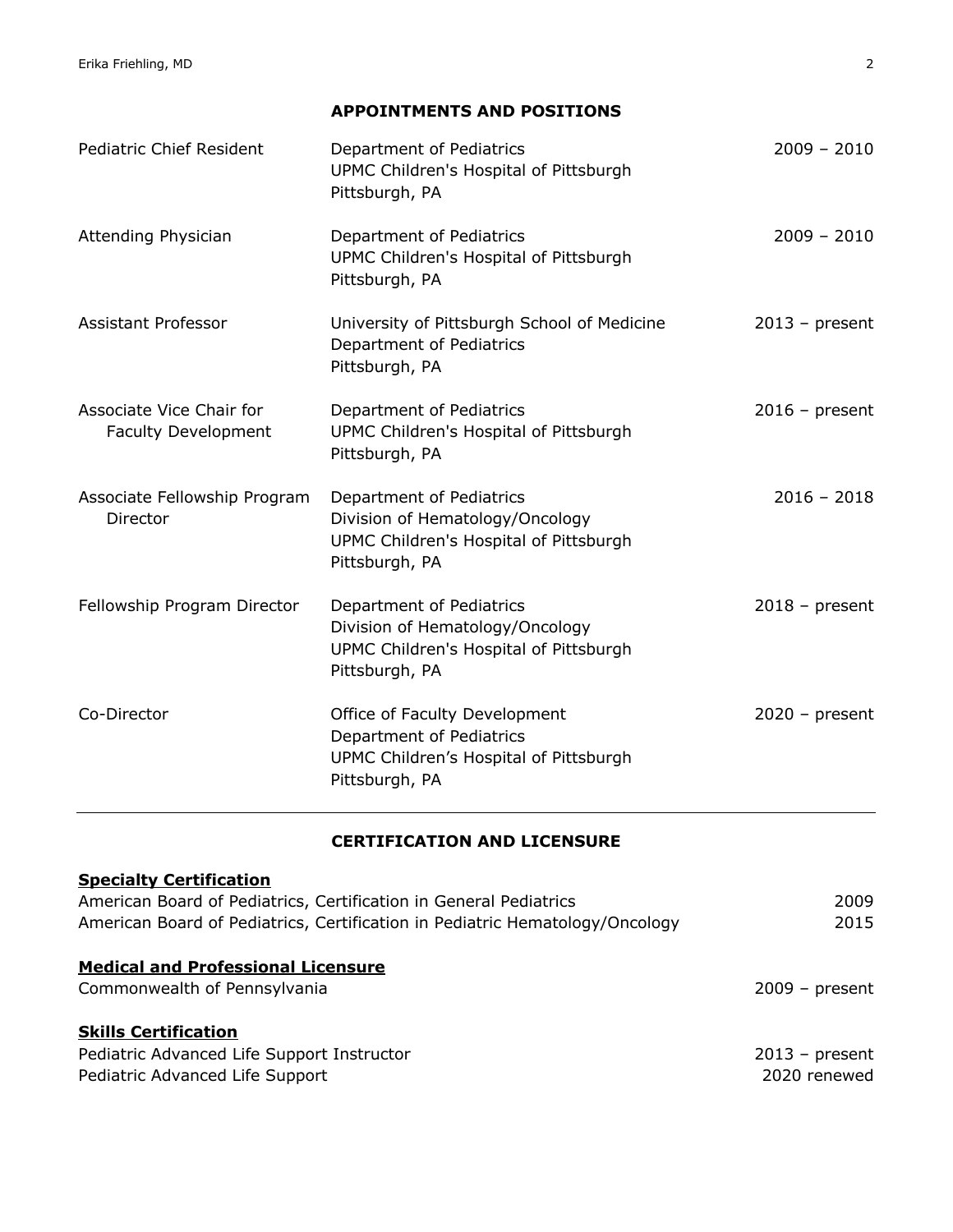#### **MEMBERSHIPS IN PROFESSIONAL AND SCIENTIFIC SOCIETIES**

| American Academy of Pediatrics (AAP)                          | $2006 - present$ |
|---------------------------------------------------------------|------------------|
| American Society of Pediatric Hematology and Oncology (ASPHO) | $2010$ – present |
| American Society of Hematology (ASH)                          | $2010$ – present |
| American Society of Clinical Oncology (ASCO)                  | $2010 - present$ |
| Association of Pediatric Program Directors (APPD)             | $2013$ – present |
| Academic Pediatric Association (APA)                          | $2014$ – present |

#### **HONORS AND AWARDS**

| American Cancer Society Fellowship                                                            | 2003          |
|-----------------------------------------------------------------------------------------------|---------------|
| Association of Pathology Chairs Honor Society                                                 | 2004          |
| Alpha Omega Alpha                                                                             | 2005          |
| Gold Humanism Honor Society                                                                   | 2005          |
| Robert M. Blizzard Pediatric Scholar Award                                                    | 2006          |
| Jeffrey S. Farkas, MD Memorial Pediatric Intern Teaching Award                                | 2007          |
| Rossin Foundation Pediatric Resident Award                                                    | 2008          |
| Department of Pediatrics Junior Faculty Clinician Award                                       | 2013          |
| Awarded to a new faculty member based on potential for clinical excellence, the               |               |
| reward includes \$60,000 of salary support as well as \$20,000 for continuing medical         |               |
| education.                                                                                    |               |
| American Society of Pediatric Hematology/Oncology Clinician Educator Award                    | 2015          |
| Awarded \$10,000 from the national organization to a promising clinical educator.             |               |
| Patient Satisfaction Award, UPMC Children's Hospital of Pittsburgh                            | 2016          |
| Award presented for Outstanding Achievement in Patient Satisfaction based on Press            |               |
| Ganey patient surveys.                                                                        |               |
| Patient Satisfaction Award, UPMC Children's Hospital of Pittsburgh                            | 2017          |
| Award presented for Outstanding Achievement in Patient Satisfaction based on Press            |               |
| Ganey patient surveys.                                                                        |               |
| Academic Pediatric Association Educational Scholars Program                                   | $2015 - 2018$ |
| Was selected to participate in this national faculty development program focused on building  |               |
| skills in educational scholarship. The program aims to teach scholars how to develop,         |               |
| implement, evaluate, and disseminate educational initiatives. Participants earn a Certificate |               |
| of Excellence in Educational Scholarship at completion of the three-year program.             |               |

#### **PUBLICATIONS**

### **Original Peer Reviewed Articles**

- 1. Boerner JL, Gibson MA, Fox EM, **Posner ED**, Parsons SJ, Silva CM, Shupnik MA. Estrogen Negatively Regulates Epidermal Growth Factor (EGF)-Mediated Signal Transducer and Activator of Transcription 5 Signaling in Human EGF Family Receptor Overexpressing Breast Cancer Cells. *Mol Endocrinol*. 2005; 19: 2660-2670.
- 2. Ou Z, Sherer M, Casey J, Bakos HA, Vitullo K, Hu J, **Friehling E**, Gollin SM, Surti U, Yatsenko SA. The Genomic Landscape of *PAX5*, *IKZF1* and *CDKN2A/B* Alterations in B-Cell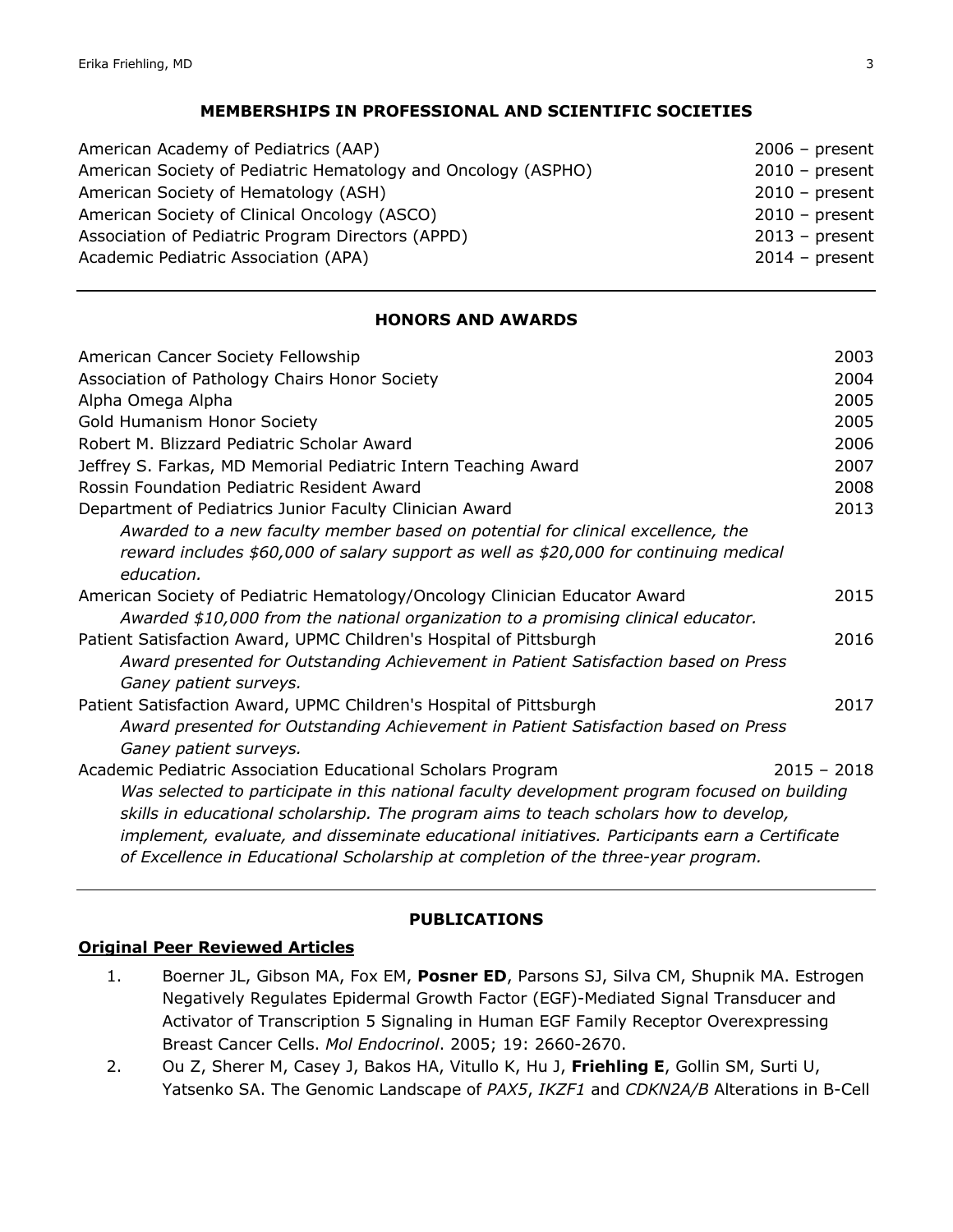Precursor Acute Lymphoblastic Leukemia. *Cytogenet Genome Res*. 2016; 150: 242-252.

- 3. Ahmed IA, Farooqi MS, Vander Lugt MT, Boklan J, Rose M, **Friehling E**, Triplett B, Lieuw K, Saldana BD, Smith CM, Schwartz JR, Goyal RK. Outcomes of Hematopoietic Cell Transplantation in Patients with Germline SAMD9/SAMD9L Mutations. *Biol Blood Marrow Transplant*. 2019; 2: 2186-2196.
- 4. Close AG, Jones KA, Landowski A, Switzer GE, Kazmerski TM, Miller E, **Friehling E**. Current Practices in Menstrual Management in Adolescents with Cancer: A National Survey of Pediatric Oncology Providers. *Pediatr Blood Cancer*. 2019; 66(12): e27961.
- 5. Close AG, Ghuman A, **Friehling E**, Hamm M, Frederick NN, Miller E, Kazmerski TM. Experiences with Menses and Menstrual Suppression of Young Women with a History of Cancer. *J Adolesc Young Adult Oncol*. 2020; 9: 23-29.

### **Other Peer Reviewed Publications (case reports and reviews)**

- 1. O'Halloran K, Ritchey AK, Djokic M, **Friehling E**. Transient Juvenile Myelomonocytic Leukemia in the Setting of PTPN11 Mutation and Noonan Syndrome with Secondary Development of Monosomy 7. *Pediatr Blood Cancer*. 2017; 64(7): e26408.
- 2. Trauernicht E, Bharil S, Panko L, **Friehling E**. Fever, Neck Pain, and Back Pain in a 16 year-old Boy. *Pediatr Review*. 2018; 39(9): 468-469.
- 3. Stanley K, **Friehling E**, Ranganathan S, Mazariegos G, McAllister-Lucas L, Sindhi R. Post-Transplant Lymphoproliferative Disease (PTLD) in Pediatric Intestinal Transplant Recipients. *Pediatr Transplant*. 2018; 22(5): e13211.
- 4. Epperly R, Ozolek J, Soltys K, Cohen D, Goyal R, **Friehling E**. Treatment of Pediatric Plasma Cell Myeloma Type Post-Transplant Lymphoproliferative Disorder with Modern Risk-Directed Therapy. *Pediatr Blood Cancer.* 2018; 65(10): e27283.
- 5. Stanley K, **Friehling E**, Davis A, Ranganathan S. SDH-Deficient GIST with SDHC Germline Mutation and Bilateral Renal and Neck Cysts. *Pediatr Dev Pathol*. 2019; 22(3): 265-268.

### **National Workshops**

- 1. **Friehling E**, Jubran R, Venkatramani R, Young G. Art of Presentation: Creating Effective Poster Presentations. Workshop presented at: American Society of Pediatric Hematology/Oncology Annual Meeting. May 2015. Phoenix, AZ.
- 2. Bone M, **Friehling E**, Gaug A, Guidice E, Rotandi C, McBride A, McNamara M, Shorter C**.** Skill Building: Leadership Skills. Time Management section of larger workshop presented at: Association of Pediatric Program Directors Fall Meeting. October 2018. Philadelphia, PA.
- 3. Acosta A, Altman-Gans H, Bone M, Chawla E, **Friehling E**, Gifford K, Guidice E, McNamara M, Ramundo M, Rose J, Turner T, Waggoner-Fountain L, Wolfe A, Wroblewski M. Professional Development 101: Getting to Where You Want to Be. Association of Pediatric Program Directors Annual Spring Meeting. March 2019. New Orleans, LA.
- 4. Bone M, **Friehling E.** Innovative Design Thinking Approach to Faculty Development. APPD Forum for Fellowship Directors. May 2019. Baltimore, MD.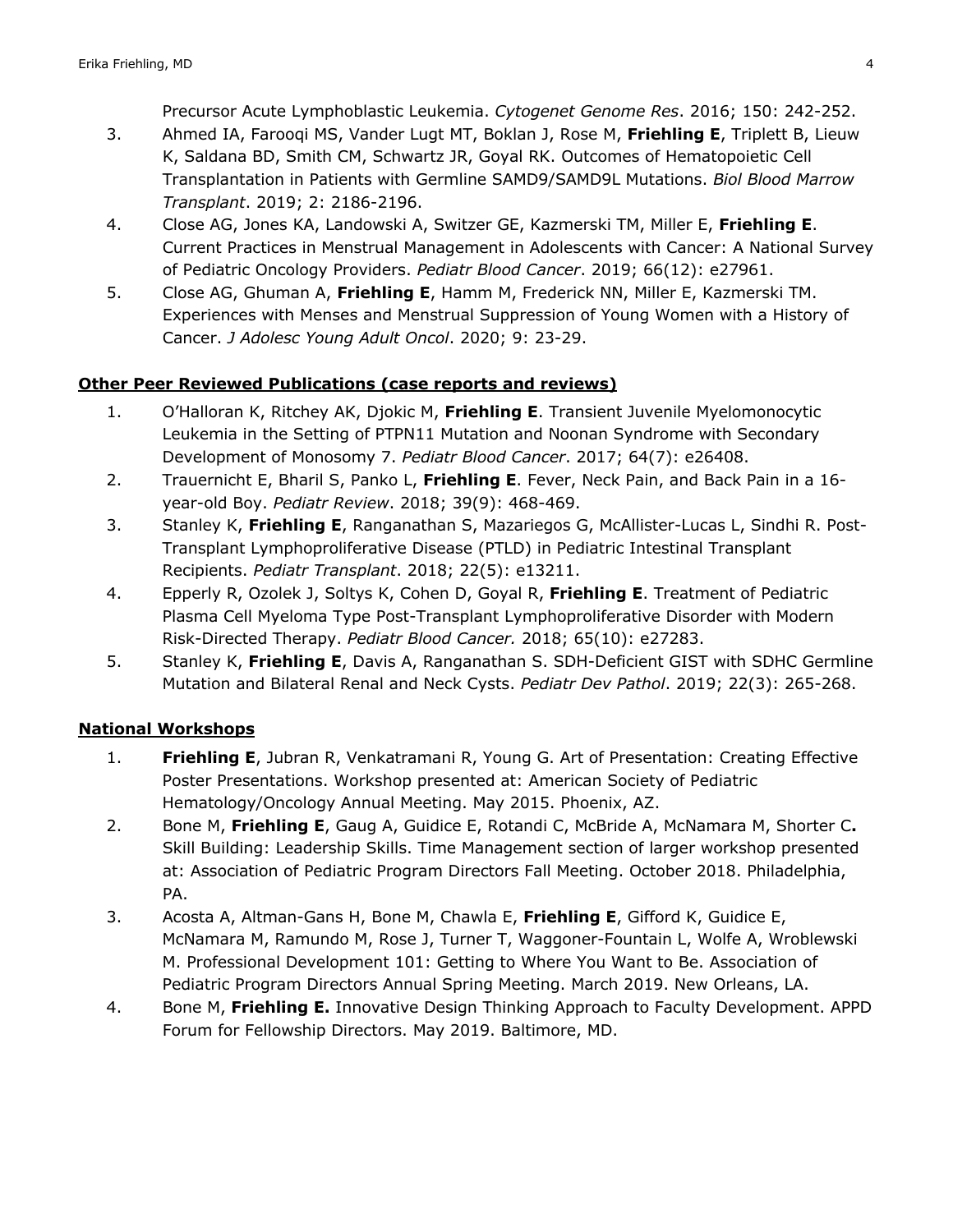#### **Book Chapters**

- 1. Ritchey AK, **Friehling E**. "Principles of Diagnosis" in *Nelson Textbook of Pediatrics*, Editors: Robert Kliegman, Bonita Stanton, Joseph St. Geme, and Nina Schor. 20<sup>th</sup> edition. Philadelphia: Elsevier, 2013.
- 2. Bleyer A, Ritchey AK, **Friehling E**. "Principles of Treatment" in *Nelson Textbook of Pediatrics*, Editors: Robert Kliegman, Bonita Stanton, Joseph St. Geme, and Nina Schor. 20<sup>th</sup> edition. Philadelphia: Elsevier, 2013.
- 3. Tubergen D, Bleyer A, Ritchey AK, **Friehling E**. "The Leukemias" in *Nelson Textbook of Pediatrics*, Editors: Robert Kliegman, Bonita Stanton, Joseph St. Geme, and Nina Schor. 20<sup>th</sup> edition. Philadelphia: Elsevier, 2013.
- 4. Ritchey AK, **Friehling E**. "Principles of Cancer Diagnosis" in *Nelson Textbook of Pediatrics*, Editors: Robert Kliegman, Bonita Stanton, Joseph St. Geme, and Nina Schor. 21<sup>st</sup> edition. Philadelphia: Elsevier, 2019.
- 5. Bleyer A, Ritchey AK, **Friehling E**. "Principles of Cancer Treatment" in *Nelson Textbook of Pediatrics*, Editors: Robert Kliegman, Bonita Stanton, Joseph St. Geme, and Nina Schor. 21<sup>st</sup> edition. Philadelphia: Elsevier, 2019.
- 6. Tubergen D, Bleyer A, Ritchey AK, **Friehling E**. "The Leukemias" in *Nelson Textbook of Pediatrics*, Editors: Robert Kliegman, Bonita Stanton, Joseph St. Geme, and Nina Schor. 21<sup>st</sup> edition. Philadelphia: Elsevier, 2019.
- 7. Gassei K, Valli-Pulaski H, Close A, **Friehling E**, Chaudhry R, Fox P, Cannon G, Jaffe T, Meacham L, Orwig K. "Male Fertility Preservation – Current Options and Advances in Research" in *Oncofertility Research and Practice: A Multidisciplinary Approach.* Editor: Teresa K. Woodruff. Cham: Springer Nature, 2019.

#### **Published Abstracts**

- 1. Binder DR, **Posner ED**, Hill DL. Transcription of ENaC Subunits in the Developing Rat [abstract]. In: *Chem Senses*. 2002; Volume 27(7). Poster session presented at: Meeting of the Association for Chemoreception Sciences. April 2002. Sarasota, FL.
- 2. Silva CM, Boerner JL, **Posner ED**, Gibson MA, Laughlin KK, Parsons SJ, Shupnik MA. STAT5: Common Mediator of Estrogen and EGF Effects in Breast Cancer Cell Models [abstract]. In: *Proc Amer Assoc Cancer Res*. 2004; Volume 45. Poster session presented at: American Association of Cancer Research Meeting. March 2004. Orlando, FL.
- 3. Fouquerel E, Yu Z, **Friehling E**, Li J, Fang Q, Schamus S, Wang X-H, Kublo L, Lan L, Brown AR, Sobol RW. BER Crosstalk to DSB Repair Pathways [abstract]. In: *Environ Mol Mutagen*. 2013; Volume 54(S1). Poster session presented at: Environmental Mutagenesis and Genomics Society Annual Meeting. September 2013. Monterey, California.
- 4. Stanley K, **Friehling E**. Carney-Stratakis Syndrome: A Rare Case in an Adolescent with Bilateral Renal Cysts. [abstract]. In: *Pediatr Blood Cancer*. 2017; 64 (Supplement 1). Poster session presented at: American Society of Pediatric Hematology/Oncology Annual Meeting. April 2017. Montreal, Canada.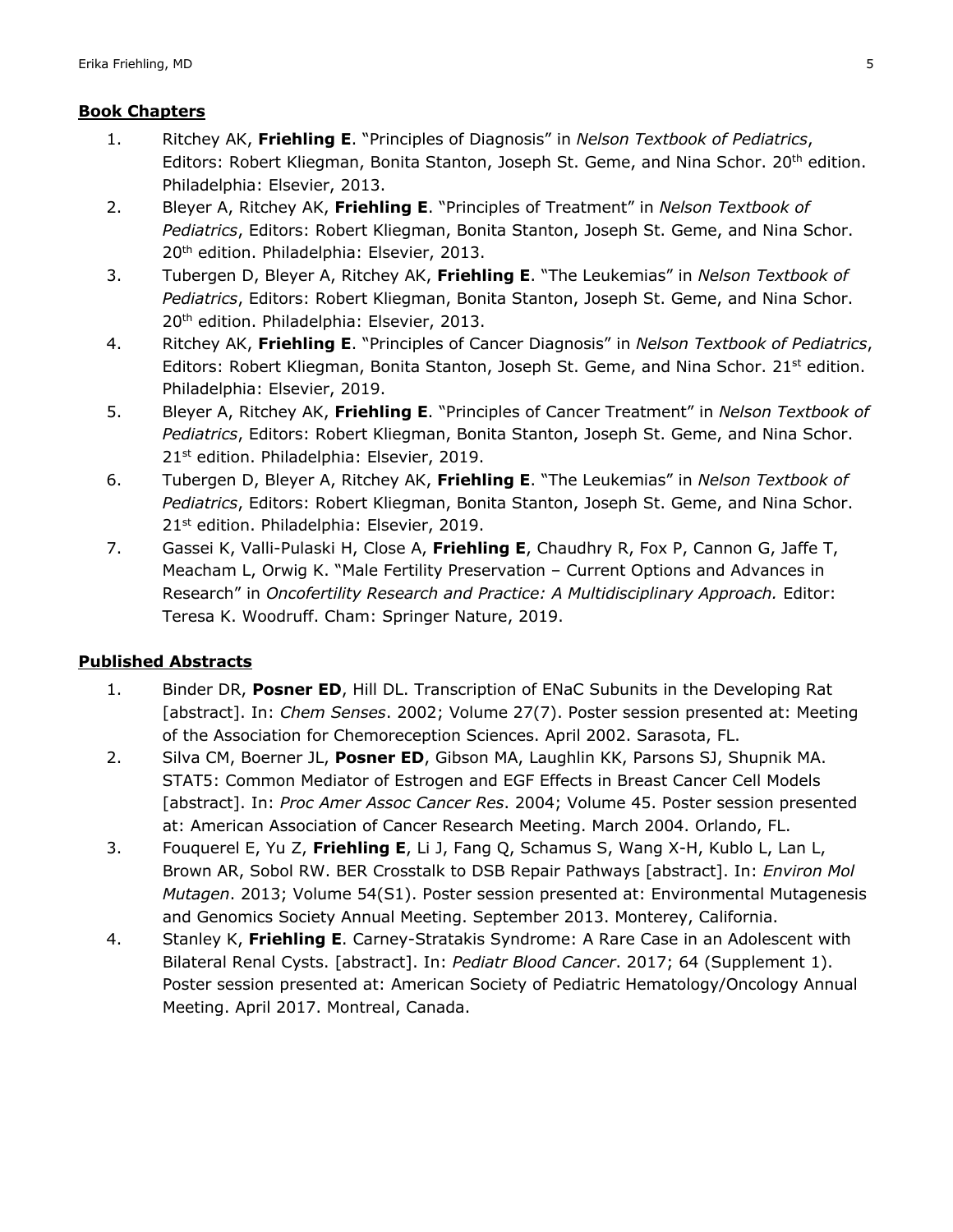- 5. Stanley K, **Friehling E**. Plummer-Vinson Syndrome: A Rare Case in an Adolescent. [abstract]. In: *Pediatr Blood Cancer*. 2017; 64 (Supplement 1). Poster session presented at: American Society of Pediatric Hematology/Oncology Annual Meeting. April 2017. Montreal, Canada.
- 6. Epperly R, **Friehling E**. Treatment of Pediatric Plasma Cell Myeloma Type Post-Transplant Lymphoproliferative Disorder with Modern Risk-Directed Therapy Including Autologous Stem Cell Transplant. [abstract]. In: *Pediatr Blood Cancer*. 2017; 64(Supplement 1). Poster session presented at: American Society of Pediatric Hematology/Oncology Annual Meeting. April 2017. Montreal, Canada.
- 7. **Friehling E**, Proud L, Nowalk A. Longitudinal Subspecialty Clinic for Pediatric Residents: Enhancing Preparedness for Fellowship Through Continuity and Mentorship. [abstract]. In: *Pediatr Blood Cancer*. 2017; 64(Supplement 1). Poster session presented at: American Society of Pediatric Hematology/Oncology Annual Meeting. April 2017. Montreal, Canada. *Selected as one of the highest rated abstracts and featured on the poster tour.*
- 8. Ahmed I, Schwartz J, **Friehling E**, Vander Lugt M, Klco J, Triplett B, Goyal R. Outcomes of Hematopoietic Cell Transplantation in Patients with Germline SAMD9/SAMD9L Mutations. [abstract]. In: *Pediatr Blood Cancer*. 2018; 65(Supplement 1). Poster session presented at: Pediatric Blood and Marrow Transplant Consortium Meeting. May 2018. Pittsburgh, PA.
- 9. Stanley K, Malek M, **Friehling E**. PET- Probe Guided Surgical Resection of Relapsed Post-Transplant Lymphoproliferative Disorder. [abstract]. In: *Br J Haematol*. 2018; 182(Supplement 1). Poster session presented at:  $6<sup>th</sup>$  International Symposium on Childhood, Adolescent, and Young Adult Non-Hodgkin Lymphoma. September 2018. Rotterdam, Netherlands.
- 10. Close A, Ghuman A, Kazmerski T, Fredrick N, Miller E, **Friehling E**. Experiences of Young Women with Cancer Regarding Menses/Menstrual Suppression During Chemotherapy. [abstract]. In: *Pediatr Blood Cancer*. 2019; 66(Supplement 2). Poster session presented at: American Society of Pediatric Hematology/Oncology Annual Meeting. May 2019. New Orleans, LA.
- 11. Close A, Munyoki S, **Friehling E**, Joolharzadeh P, Menke M, Orwig K, Valli-Pulaski H. Sperm Cryopreservation Prior to Gonadotoxic Therapies in Adolescent and Young Adults with Cancer. [abstract]. In: *Pediatr Blood Cancer*. 2019; 66(Supplement 2). Poster session presented at: American Society of Pediatric Hematology/Oncology Annual Meeting. May 2019. New Orleans, LA.

### **Oral Abstract Presentations**

- 1. Girvin A, Vander Lugt M, **Friehling E**. Changing Patterns of Care for Immune Thrombocytopenia. Oral abstract presentation at: Children's Hospital of Pittsburgh Quality Research Week. October 2015. Pittsburgh, PA.
- 2. Yatsenko SA, Ou Z, Sebastian J, Arnold GL, **Friehling E**, Madan-Khetarpal S, El-Gharbawy A, Hu J, Surti U, Bellissimo D, Rajkovic A. Clinical Significance of Single Chromosome Regions of Homozygosity Detected by Microarray: uniparental disomy, genomic imprinting, autosomal recessive mutations, mitotic recombination, chromosomal aberrations and mosaicism. Oral abstract presentation at: American College of Medical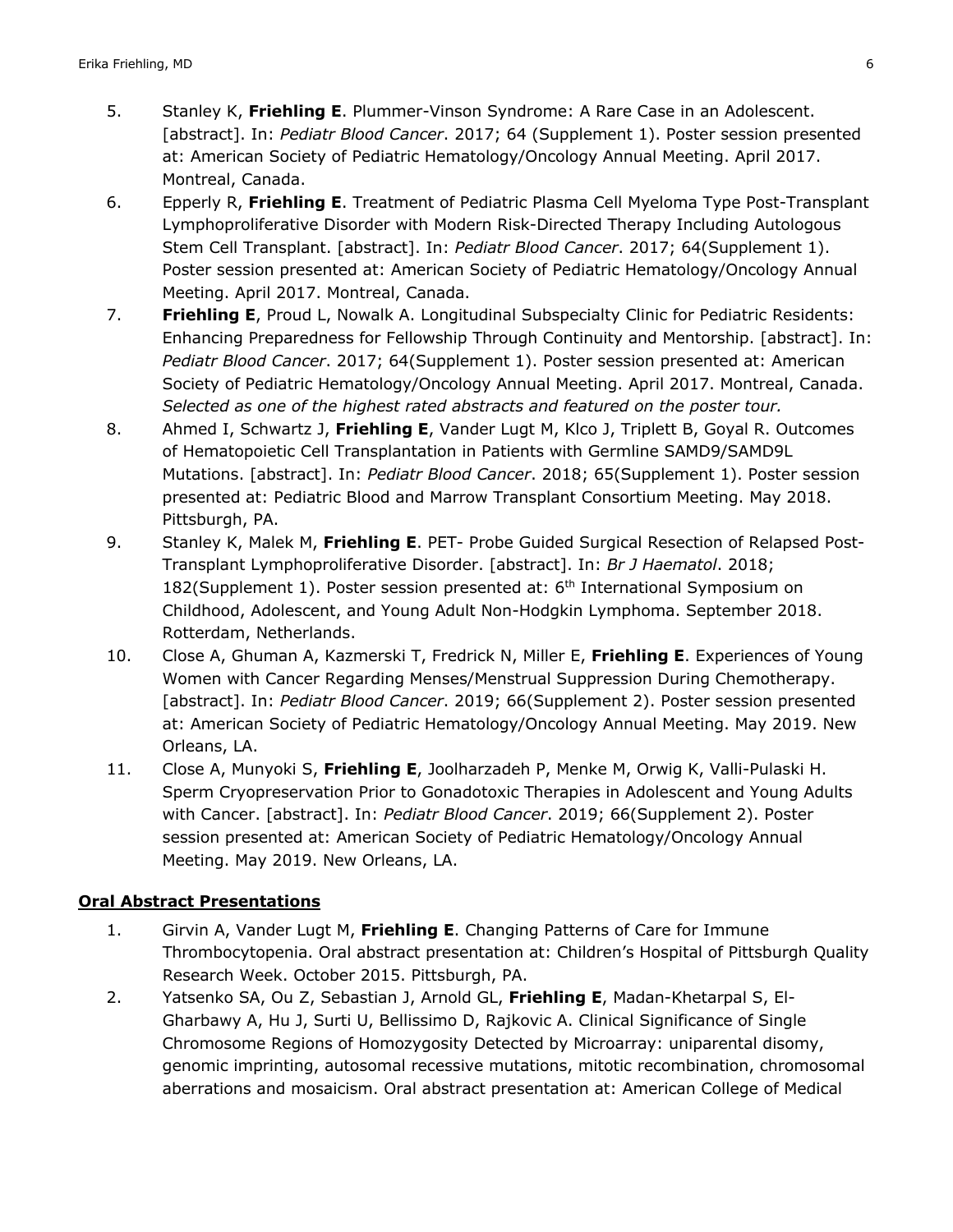Genetics Annual Clinical Genetics Meeting. March 2016. Tampa, FL.

- 3. Goyal R, Ahmed I, Boklan J, Rose M, **Friehling E**, Vander Lugt M, Triplett B, Lieuw K, Saldana B, Smith C, Klco J, Schwartz J. Outcomes of Hematopoietic Cell Transplantation in Patients with Germline SAMD9/SAMD9L Mutations. Oral abstract presentation at: American Society of Hematology Scientific Workshop on Inherited Hematopoietic Malignancies. November 2018. San Diego, CA.
- 4. McCormick M, **Friehling E**, Kalpatthi R, Smith K. Levofloxacin Prophylaxis is Effective and Cost-Effective in Pediatric Patients with Acute Myeloid Leukemia. Oral abstract presentation at: American Society of Hematology Annual Meeting. December 2019. Pittsburgh, PA.

### **Poster Abstract Presentations**

- 1. Boerner JL, Rowe DF, **Posner ED**, Laughlin KK, Biscardi JS, Parsons SJ, Shupnik MA, Silva CM. Interaction between Signal Transducers (STATs) and Estrogen Receptor Signaling in Breast Cancer Cells. Poster session presented at: Endocrine Society Annual Meeting. June 2003. Philadelphia, PA.
- 2. **Friehling E**, Fouquerel E, Murai J, Pommier Y, Sobol RW. Exploring a Novel Mechanism of PARP Inhibition. Poster session presented at: University of Pittsburgh Cancer Institute Research Retreat. June 2013. Pittsburgh, PA.
- 3. Proud L, **Friehling E**. Preparing Residents for Fellowship by Optimizing Mentorship Through Longitudinal Patient Experiences. Poster session presented at: Pediatric Educational Excellence Across the Continuum (PEEAC) Meeting. September 2015. Atlanta, GA.
- 4. Ou Z, Sherer M, Casey J, Bakos H, Vitullo K, Hu J, **Friehling E**, Surti U, Yatsenko S. The Genomic Landscape of *PAX5*, *IKZF1*, and *CDKN2A/B* Alterations in B-Cell Precursor Acute Lymphoblastic Leukemia. Poster session presented at: American College of Medical Genetics Annual Clinical Genetics Meeting. March 2016. Tampa, FL.
- 5. Rabold E, Tarchichi T, **Friehling E**, Zitelli B, Mieczkowski A. A Diagnosis of Leukemia in Patients on a Hospitalist Medicine Service at a Quaternary Care Hospital. Poster session presented at: ROAR Research Day at Children's Hospital of Pittsburgh of UPMC. June 2016. Pittsburgh, PA.
- 6. Rabold E, Tarchichi T, **Friehling E**, Zitelli B, Mieczkowski A. A Diagnosis of Leukemia in Patients on a Hospitalist Medicine Service at a Quaternary Care Hospital. Poster session presented at: Sixth Annual Rangos Research Symposium. June 2016. Pittsburgh, PA.
- 7. **Friehling E**, Proud L, Nowalk A. Longitudinal Subspecialty Clinic for Pediatric Residents: Enhancing Preparedness for Fellowship Through Continuity and Mentorship. Poster session presented at: University of Pittsburgh School of Medicine Annual MedEd Day. September 2017. Pittsburgh, PA.
- 8. **Friehling E**, Proud L, Nowalk A. Longitudinal Subspecialty Clinic for Pediatric Residents: Enhancing Preparedness for Fellowship Through Continuity and Mentorship. Poster session presented at: University of Pittsburgh School of Medicine Annual GME Leadership Conference. February 2018. Pittsburgh, PA.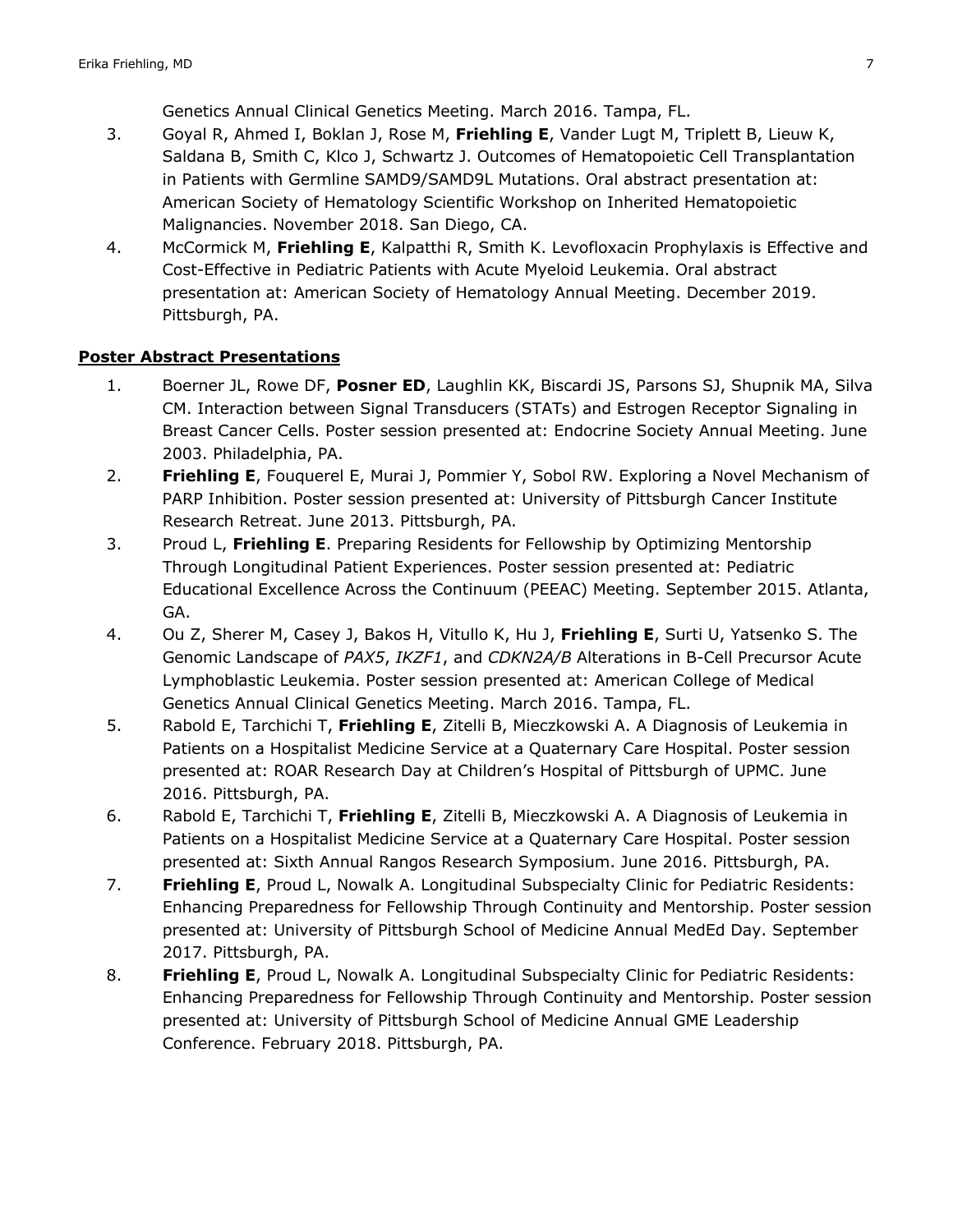#### **PROFESSIONAL ACTIVITIES**

## **TEACHING ACTIVITIES**

#### **Educational Leadership**

| Educational Chief Fellow, Pediatric Hematology/Oncology                              | 2012             |
|--------------------------------------------------------------------------------------|------------------|
| Administrative Chief Fellow, Pediatric Hematology/Oncology                           | 2013             |
| Co-Director, Pediatric Residency Program Career Focused Curriculum                   | $2013$ – present |
| Director of Fellow Education, Pediatric Hematology/Oncology                          | $2014 - 2016$    |
| Director of Resident Education, Pediatric Hematology/Oncology                        | $2014$ – present |
| Course Director, Pediatric Hematology/Oncology Fellow Core Lecture Series            | $2014$ – present |
| Co-Organizer, Department of Pediatrics Faculty Development Series                    | $2016$ – present |
| Course Director, Pediatric Hematology/Oncology Journal Club                          | $2016$ – present |
| Course Director, Pediatric Hematology/Oncology Weekly Educational Conference         | $2016$ – present |
| Director, Pediatric Hematology/Oncology Multi-Disciplinary Tumor Board               | $2016$ – present |
| Co-Director, Office of Faculty Development                                           | $2020 - present$ |
| <b>National Teaching</b>                                                             |                  |
| Contributor, American Society of Pediatric Hematology/Oncology Case Quiz             | $2016$ – present |
| Developed clinical cases distributed by the society to a national audience           |                  |
| 3-4 cases contributed per year                                                       |                  |
| Moderator, ASPHO Maintenance of Certification Session, ASPHO Annual Meeting          | 2019             |
| <b>Pediatric Faculty, University of Pittsburgh School of Medicine</b>                |                  |
| Lecturer, Department of Pediatrics Faculty Development Series, 25-30 faculty members |                  |
| "Milestones and the Clinical Competency Committee"                                   | 2014             |
| "Turning Your Educational Work into Scholarship"                                     | 2015             |
| "Making the Most of Mentoring for Career Success"                                    | 2016             |
| "Being a Great Mentor"                                                               | 2016             |
| "CV Workshop for Clinician Educators"                                                | 2017             |
| "New Faculty Orientation: Mentorship"                                                | $2017 - 2019$    |
| "New Faculty Orientation: Framing your Work as a Clinician Educator"                 | $2017 - 2019$    |
| Lecturer, Department of Pediatrics Educational Champions, 8 faculty members          |                  |
| "Educational Scholarship"                                                            | 2016             |
| Lecturer, Division of Pediatric Hospitalist Medicine                                 |                  |
| "Mentoring, Promotion, and Career Development"                                       | 2019             |
| Lecturer, Division of Pediatric Allergy and Immunology                               |                  |
| "Mentoring, Promotion, and Career Development"                                       | 2019             |
| Lecturer, Division of Pediatric Gastroenterology                                     |                  |
| "Making the Most of Mentoring for Career Success"                                    | 2019             |
| Pediatric Hematology/Oncology Division, University of Pittsburgh School of Medicine  |                  |
| Presenter, Division of Pediatric Hematology/Oncology Journal Club, 25-30 attendees   |                  |
| "Thrombotic Complications in Childhood Asuto Lymphoblastic Loukomia"                 | ∩ו∩ר             |

| infombotic complications in Childhood Acute Lymphobiastic Leukemia.   | ZU10 |
|-----------------------------------------------------------------------|------|
| "Predictors of Survival After Relapse in Neuroblastoma"               | 2011 |
| "Adrenal Insufficiency in Critically Ill Pediatric Oncology Patients" | 2012 |

"Role of Bisphosphonates as Therapy for Osteonecrosis in Leukemic Patients" 2013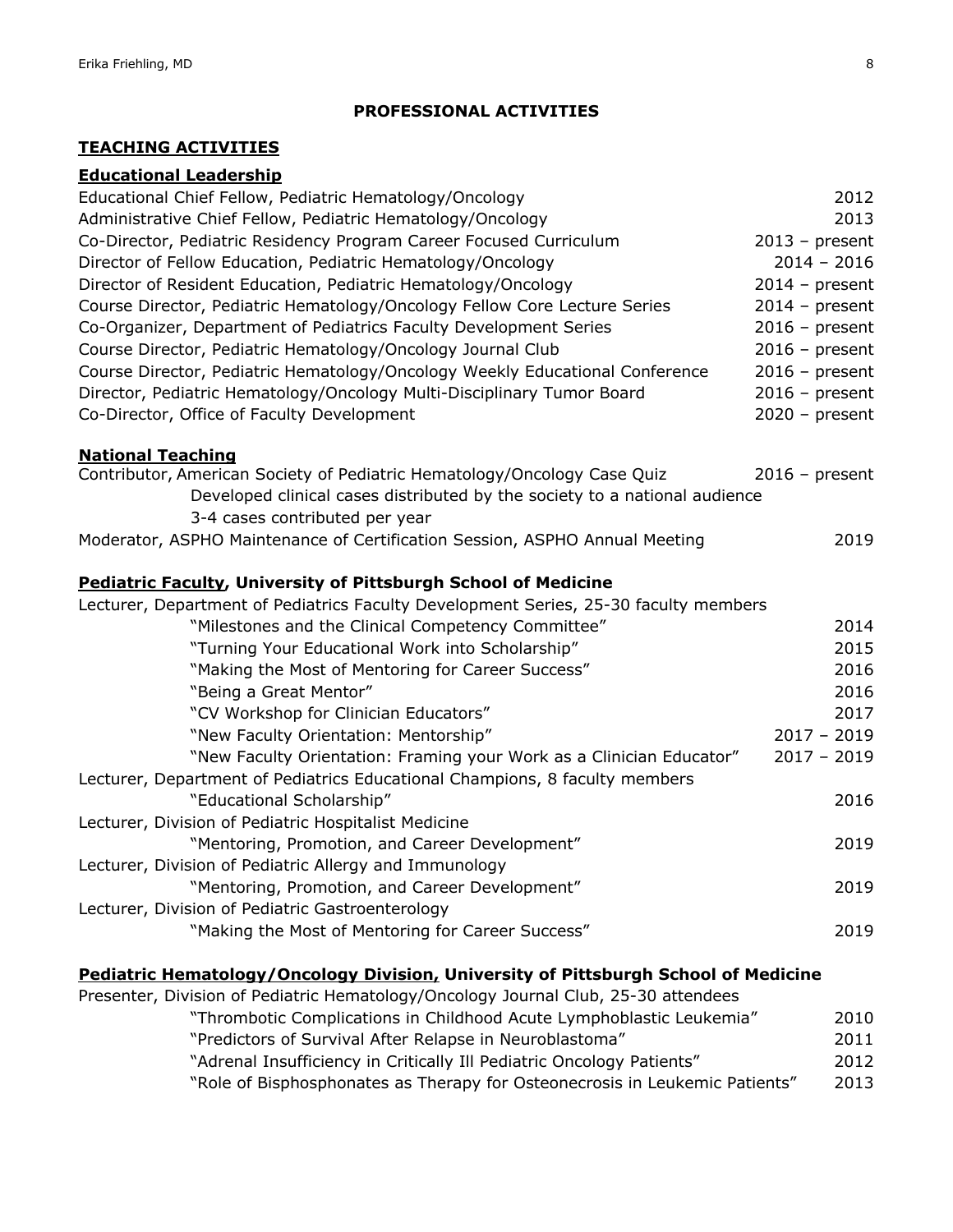| "Use of Dexrazoxane with Anthracyclines"                                                                                | 2016             |
|-------------------------------------------------------------------------------------------------------------------------|------------------|
| "TPMT Testing in Pediatric Oncology"                                                                                    | 2016             |
| "Outpatient Management of Fever and Neutropenia"                                                                        | 2017             |
| "Allergic Reactions to Asparaginase"                                                                                    | 2017             |
| Lecturer, Division of Pediatric Hematology/Oncology Educational Conference, 25-30 attendees                             |                  |
| "Disorders of Hemostasis"                                                                                               | 2010             |
| "Bone Marrow Failure Syndromes"                                                                                         | 2011             |
| "Giving Effective Feedback"                                                                                             | 2011             |
| "Improving Handoffs"                                                                                                    | 2012             |
| "ALDH, DNA Damage, and DNA Repair"                                                                                      | 2012             |
| "Ph-like ALL"                                                                                                           | 2015             |
| "Fertility Preservation in Pediatric Oncology"                                                                          | 2017             |
| "Time Management"                                                                                                       | 2020             |
| Lecturer, Pediatric Hematology/Oncology Nursing Educational Conference                                                  |                  |
| "Leukemia"                                                                                                              | 2017, 2018       |
| "Transfusions and Transfusion Reactions"                                                                                | 2017, 2018       |
| Facilitator, Division-wide Mock Codes                                                                                   | $2017$ – present |
| <b>Pediatric Fellows, UPMC Children's Hospital of Pittsburgh</b>                                                        |                  |
| Preceptor, Outpatient Pediatric Hematology/Oncology Clinic                                                              | $2013$ – present |
| Attending, Inpatient Pediatric Hematology/Oncology                                                                      | $2013$ – present |
| Lecturer, Pediatric Hematology/Oncology Fellow Core Lecture Series                                                      |                  |
| Topics on Evidence Based Medicine                                                                                       |                  |
| "Cost Analysis"                                                                                                         | 2014             |
| "Non-Inferiority Trials"                                                                                                | 2015             |
| "Odds Ratios and Hazard Ratios"                                                                                         | 2015             |
| "Survival Analysis"                                                                                                     | 2015             |
| "Likelihood Ratios"                                                                                                     | 2016             |
| "Meta-Analysis and Systemic Reviews"                                                                                    | 2016             |
| "Non-Inferiority, Equivalence, and Superiority Trials"                                                                  | 2017             |
| "Risk Analysis"                                                                                                         | 2017             |
| Topics on Pediatric Oncology (yearly recurring lecture)                                                                 |                  |
| "Acute Lymphoblastic Leukemia"                                                                                          | $2017 - present$ |
| "Navigating the Literature and the COG Website"                                                                         | $2017$ – present |
| Lecturer, Department of Pediatrics Unified Fellow Course, 15 fellows per session<br><b>Topics on Career Development</b> |                  |
| "Making Mentoring Work for You" (yearly recurring lecture)                                                              | $2014$ – present |
| "Responsible Authorship"                                                                                                | 2017             |
| "CV and Educator Portfolios"                                                                                            | 2017, 2019       |
| Lecturer, NICU Fellow Lecture Series, 5-10 fellows per session                                                          |                  |
| Topics on Career Development                                                                                            |                  |
| "Making the Most of Mentoring"                                                                                          | 2019             |
| "CV Workshop"                                                                                                           | 2019             |
| <b>Pediatric Residents, UPMC Children's Hospital of Pittsburgh</b>                                                      |                  |
| Facilitator, Pediatric Mock Codes, 10 pediatric residents per monthly session                                           | $2009 - 2010$    |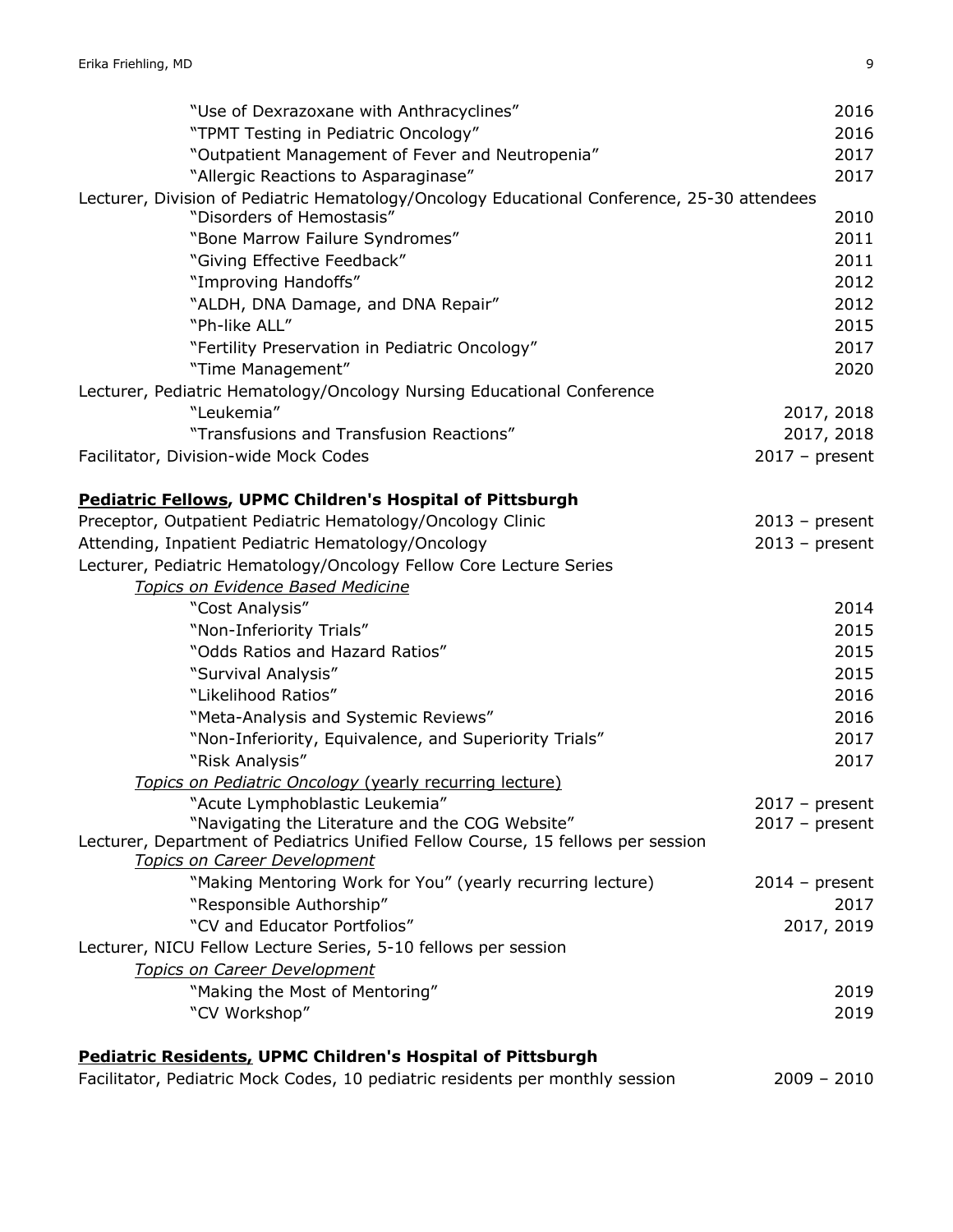| Preceptor, Outpatient Elective in Hematology/Oncology, 25-30 residents per year<br>Attending, Inpatient Pediatric Hematology/ Oncology, 30 residents per year | $2013$ – present<br>$2013$ – present |
|---------------------------------------------------------------------------------------------------------------------------------------------------------------|--------------------------------------|
|                                                                                                                                                               |                                      |
| Lecturer, Pediatric Residency Noon Conference, 30 residents, multiple sessions                                                                                | $2013$ – present                     |
| Topics on Career Development                                                                                                                                  |                                      |
| Faculty panel on fellowship research opportunities                                                                                                            | 2013                                 |
| Faculty panel on applying to fellowship                                                                                                                       | 2014                                 |
| "Making the Most of Mentoring"                                                                                                                                | $2014 - 2016$                        |
| "CV Workshop"                                                                                                                                                 | $2014 - 2017$                        |
| "Generational Differences in Mentoring"                                                                                                                       | 2015                                 |
| "Wellness and Resilience"                                                                                                                                     | 2015                                 |
| "How Outlook Changed My Life"                                                                                                                                 | 2016                                 |
| "Academic Career Paths"                                                                                                                                       | 2016                                 |
| "Cover Letter and Personal Statement"                                                                                                                         | 2017                                 |
| "Career Paths in Medical Education"                                                                                                                           | 2018                                 |
| "Mindful Career Planning"                                                                                                                                     | 2019                                 |
| "Interview Skills"                                                                                                                                            | 2019                                 |
| Topics on Hematology/Oncology                                                                                                                                 |                                      |
| "Jeopardy for Pediatric Residents"                                                                                                                            | 2010                                 |
| "Hemolytic Anemia"                                                                                                                                            | 2014                                 |
| "Thrombosis"                                                                                                                                                  | 2014                                 |
| "Hematologic Emergencies"                                                                                                                                     | $2014 - 2017$                        |
| "Transfusion Basics"                                                                                                                                          | 2015                                 |
| "Transfusion Reactions"                                                                                                                                       | 2015                                 |
| "Leukemia and Lymphoma"                                                                                                                                       | $2018 - 2019$                        |
| Preceptor, Subspecialty Continuity Clinic, 1 resident per year, 1/2 day weekly clinic                                                                         | $2014$ – present                     |
| Facilitator, Death and Dying Workshop, 25 second year residents                                                                                               | 2014, 2017, 2018                     |
| Deputy Facilitator, Chair Report, 10 senior residents, weekly case conference                                                                                 | $2017 - present$                     |
| Asked by the Chair of Pediatrics to facilitate this conference                                                                                                |                                      |
| <b>Graduate Students and Trainees, University of Pittsburgh School of Medicine</b>                                                                            |                                      |
| Presenter, University of Pittsburgh Cancer Institute Molecular and Cellular Biology Group                                                                     |                                      |
| "A Novel Mechanism of PARP Inhibition and its Role in Base Excision Repair"                                                                                   | 2012                                 |
| "ATR Inhihition in Ovarian Cancer Cell Lines"                                                                                                                 | 2013                                 |

| "ATR Inhibition in Ovarian Cancer Cell Lines"                                        | 2013             |
|--------------------------------------------------------------------------------------|------------------|
| Presenter, Medical Education Journal Club, Institute for Clinical Research Education |                  |
| "Meaningful Use of Learning Goals"                                                   | 2016             |
| Lecturer, Department of Pathology, Hematopathology Fellows                           |                  |
| "Acute Lymphoblastic Leukemia"                                                       | $2016$ – present |
| Lecturer, Professional Development Course, Institute for Clinical Research Education |                  |
| "CV and Educator Portfolio" (yearly recurring lecture)                               | $2017 - present$ |
| "Job Search and Negotiation" (yearly recurring lecture)                              | $2017 - present$ |
|                                                                                      |                  |
| <b>Medical Students, University of Pittsburgh School of Medicine</b>                 |                  |

# Preceptor, Advanced Physical Exam Course, 2 medical students per year 2009 - 2014 Attending Physician, Pediatric Clerkship, 6-8 medical students per year 2013 – present Preceptor, Hematology/Oncology Elective, 5-8 medical students per year 2013 – present Preceptor, Outpatient Hematology/Oncology, 10 medical students per year 2013 – present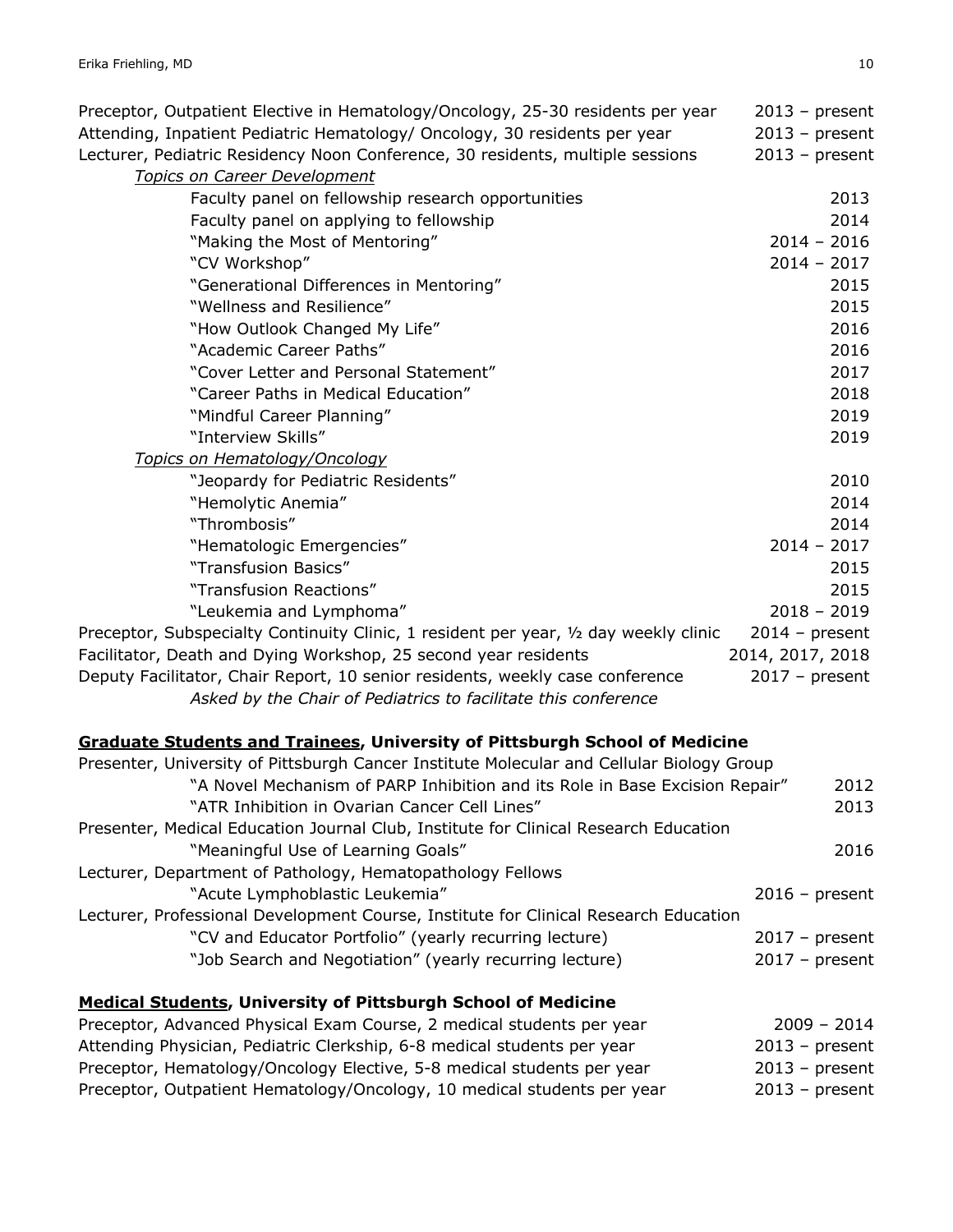### **Undergraduate Students, University of Pittsburgh**

Lecturer, Bench to Bedside Course, 10 undergraduate students 2017

| <b>Title</b>                                                                | <b>Description</b>                                                                                                                                                                                                                                                                                                                                                                | <b>Dates</b>     |
|-----------------------------------------------------------------------------|-----------------------------------------------------------------------------------------------------------------------------------------------------------------------------------------------------------------------------------------------------------------------------------------------------------------------------------------------------------------------------------|------------------|
| Career Focused<br>Curriculum for<br><b>Pediatric Residents</b>              | Along with course co-directors, established a<br>yearly recurring series focused on areas of<br>professional development. The curriculum<br>consists of 10-12 sessions a year and includes<br>topics such as mentoring, CV writing, teaching<br>skills, job search, fellowship application<br>process, negotiation skills, personal finance,<br>and leadership skill development. | $2013$ – present |
| Pediatric<br>Hematology/<br><b>Oncology Fellow</b><br><b>Lecture Series</b> | Designed and implemented a new pediatric<br>hematology/oncology fellow core didactic curriculum<br>utilizing the American Board of Pediatric Content<br>Specifications. The hour-long lectures are held every<br>week with topics rotating every 18 months.                                                                                                                       | $2014$ – present |
| Pediatric<br>Hematology/<br>Oncology EBM<br><b>Series</b>                   | Developed a novel, interactive educational series for<br>pediatric hematology/oncology fellows. The lectures<br>included review of basic EBM principles including cost-<br>effective analysis, survival analysis, likelihood ratios,<br>non-inferiority trials, and meta-analysis.                                                                                                | $2015$ – present |
| Pediatric<br>Hematology/<br>Oncology Journal<br>Club                        | Designed and implemented a new journal club<br>for the division of pediatric<br>hematology/oncology which includes use of<br>audience response system to engage learners<br>in the critical review of the literature.                                                                                                                                                             | $2016$ – present |

### **Teaching Products/Curriculum Development**

### **Mentoring**

### **University of Pittsburgh, Bioengineering Students**

Juliana Bursic, Maria Munsch, Hunter Eason, Alicia Kolling and Ryan Begun. 2013 – 2014 Senior Project: "The Comfort Buddy", a stuffed toy designed for hospitalized pediatric oncology patients that warms when hugged.

#### **University of Pittsburgh School of Medicine, Medical Students**

| Emily Rosenberger, MSTP student, Longitudinal Clinical Clerkship | $2013 - 2015$ |      |
|------------------------------------------------------------------|---------------|------|
| Kevin Levine, MSTP student, Longitudinal Clinical Clerkship      |               | 2017 |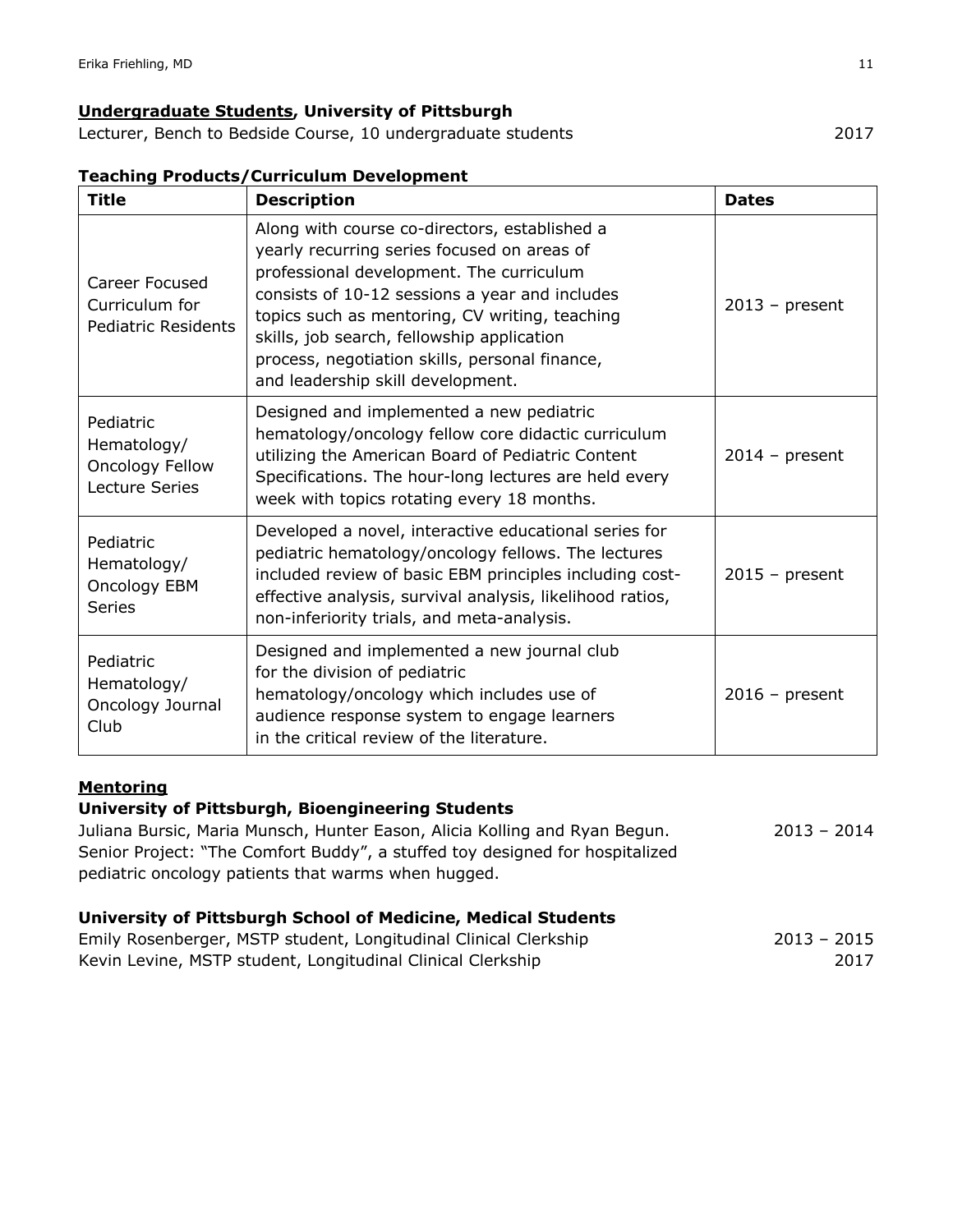# UPMC Children's Hospital of Pittsburgh, Pediatric Residents, Fellows, and Faculty

| <b>Mentee</b>                    | <b>Context of</b><br>mentorship                                      | <b>Current Mentee</b><br><b>Position</b>                                | <b>Mentee</b><br><b>Achievements</b>                                                             | <b>Dates</b>        |
|----------------------------------|----------------------------------------------------------------------|-------------------------------------------------------------------------|--------------------------------------------------------------------------------------------------|---------------------|
| <b>Residents</b>                 |                                                                      |                                                                         |                                                                                                  |                     |
| Lindsay Blazin, MD               | Professional<br>Development,<br><b>Educational</b><br>Scholarship    | Heme/Onc Fellow,<br>St. Jude Children's<br><b>Research Hospital</b>     | • Publications (4<br>poster abstracts)<br>• Heme/Onc<br>Fellowship                               | $2013 -$<br>2016    |
| Meghan<br>McCormick, MD          | Professional<br>Development,<br>Resident QI<br>Project               | Heme/Onc Fellow,<br><b>UPMC Children's</b><br>Hospital of<br>Pittsburgh | • Transfusion<br>reaction guideline<br>• Heme/Onc<br>Fellowship                                  | $2014 -$<br>2017    |
| Katrina O'Halloran,<br><b>MD</b> | Professional<br>Development,<br><b>Resident Scholarly</b><br>Project | Heme/Onc Fellow,<br>Children's Hospital<br>of LA                        | • Publication (one<br>published article)<br>• Heme/Onc<br>Fellowship                             | $2015 -$<br>2018    |
| Rebecca Epperly,<br><b>MD</b>    | Professional<br>Development,<br><b>Resident Scholarly</b><br>Project | Heme/Onc Fellow,<br>St. Jude Children's<br><b>Research Hospital</b>     | • Publications (one<br>published article,<br>one poster<br>abstract)<br>• Heme/Onc<br>Fellowship | $2016 -$<br>2017    |
| Shireen<br>Ganapathi, MD         | Professional<br>Development                                          | Heme/Onc Fellow,<br>Seattle Children's<br><b>Hospital</b>               | • Heme/Onc<br>Fellowship                                                                         | $2016 -$<br>2019    |
| Erin Cummings,<br>MD             | Professional<br>Development                                          | <b>Pediatric Chief</b><br><b>Resident</b>                               | • Chief Residency                                                                                | $2016 -$<br>2019    |
| Jillian Lapinski, MD             | Professional<br>Development,<br><b>Resident Scholarly</b><br>Project | <b>Pediatric Resident</b>                                               | • Ongoing research<br>projects                                                                   | $2017 -$<br>present |
| Alisa Brennan, MD                | Professional<br>Development                                          | <b>Pediatric Resident</b>                                               |                                                                                                  | $2017 -$<br>present |
| Dana Tlais, MD                   | Professional<br>Development,<br><b>Resident Scholarly</b><br>Project | Heme/Onc Fellow,<br><b>Texas Children's</b><br><b>Hospital</b>          | • Asparaginase<br>guideline<br>• Heme/Onc<br>Fellowship                                          | $2018 -$<br>2019    |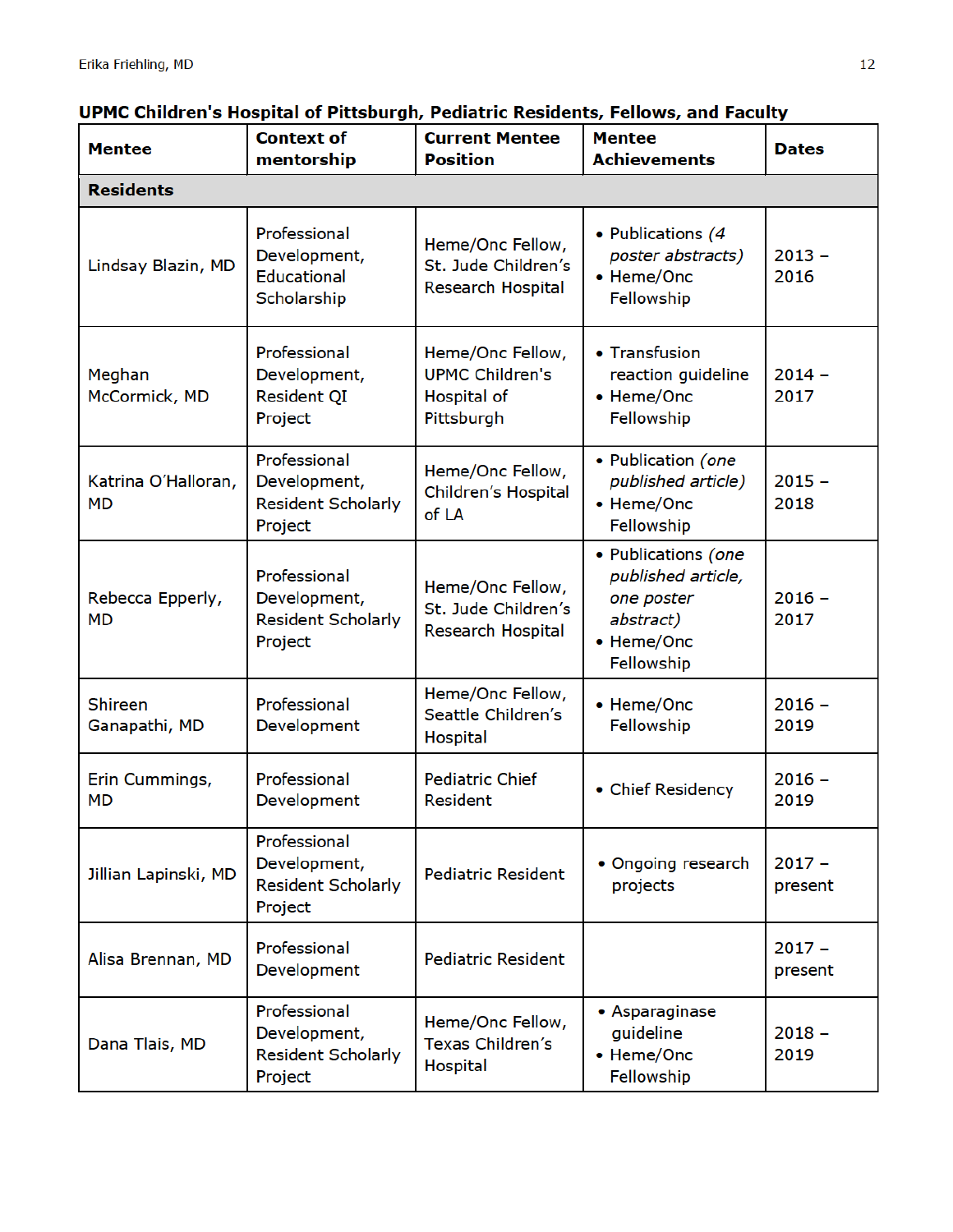| Naomi<br>Gunawardena, MD                       | Professional<br>Development                                                     | <b>Pediatric Resident</b>                                                                            |                                                                                                                                                        | $2018 -$<br>present |
|------------------------------------------------|---------------------------------------------------------------------------------|------------------------------------------------------------------------------------------------------|--------------------------------------------------------------------------------------------------------------------------------------------------------|---------------------|
| <b>Fellows</b>                                 |                                                                                 |                                                                                                      |                                                                                                                                                        |                     |
| Angela Girvin, MD                              | Professional<br>Development,<br><b>Scholarly Projects</b>                       | Assistant<br>Professor,<br>University of<br><b>Rochester Medical</b><br>Center                       | • Quality<br>improvement<br>project (oral<br>abstract<br>presentation)                                                                                 | $2013 -$<br>2015    |
| Kaitlin Stanley,<br>MD, MS                     | Professional<br>Development,<br><b>Scholarly Projects</b>                       | Hospitalist,<br>Children's Hospital<br>of Philadelphia                                               | • Publications (two<br>published articles,<br>two poster<br>abstracts)                                                                                 | $2015 -$<br>2018    |
| Allison Close, MD,<br><b>MS</b>                | Professional<br>Development,<br>Scholarly Projects,<br><b>Clinical Research</b> | Assistant<br>Professor, Helen<br>DeVos Children's<br>Hospital                                        | • Publications (two<br>manuscripts, one<br>book chapter, two<br>poster abstracts)<br>• Fertility<br>Preservation<br><b>Consult Team</b><br>development | $2016 -$<br>2019    |
| Grace Slater, MD                               | Professional<br>Development,<br>Scholarly Projects,<br><b>Clinical Research</b> | <b>Pediatric Hospital</b><br>Medicine Fellow,<br><b>UPMC Children's</b><br>Hospital of<br>Pittsburgh | • Scholarly<br>Oversight<br>Committee                                                                                                                  | $2019 -$<br>present |
| <b>Faculty</b>                                 |                                                                                 |                                                                                                      |                                                                                                                                                        |                     |
| <b>Brittani</b><br>Seynnaeve, MD,<br><b>MS</b> | <b>Faculty Mentoring</b><br>Committee                                           | Assistant<br>Professor, UPMC<br>Children's Hospital<br>of Pittsburgh                                 | • Career guidance<br>• Appointment to<br>Associate<br>Fellowship<br>Program Director                                                                   | $2018 -$<br>present |
| Bianca Loverde,<br>DO                          | <b>Faculty Mentoring</b><br>Committee                                           | Assistant<br>Professor, UPMC<br>Children's Hospital<br>of Pittsburgh                                 | • Career guidance<br>• Appointment to<br>Director of NICU<br><b>Resident</b><br><b>Education</b>                                                       | $2018 -$<br>present |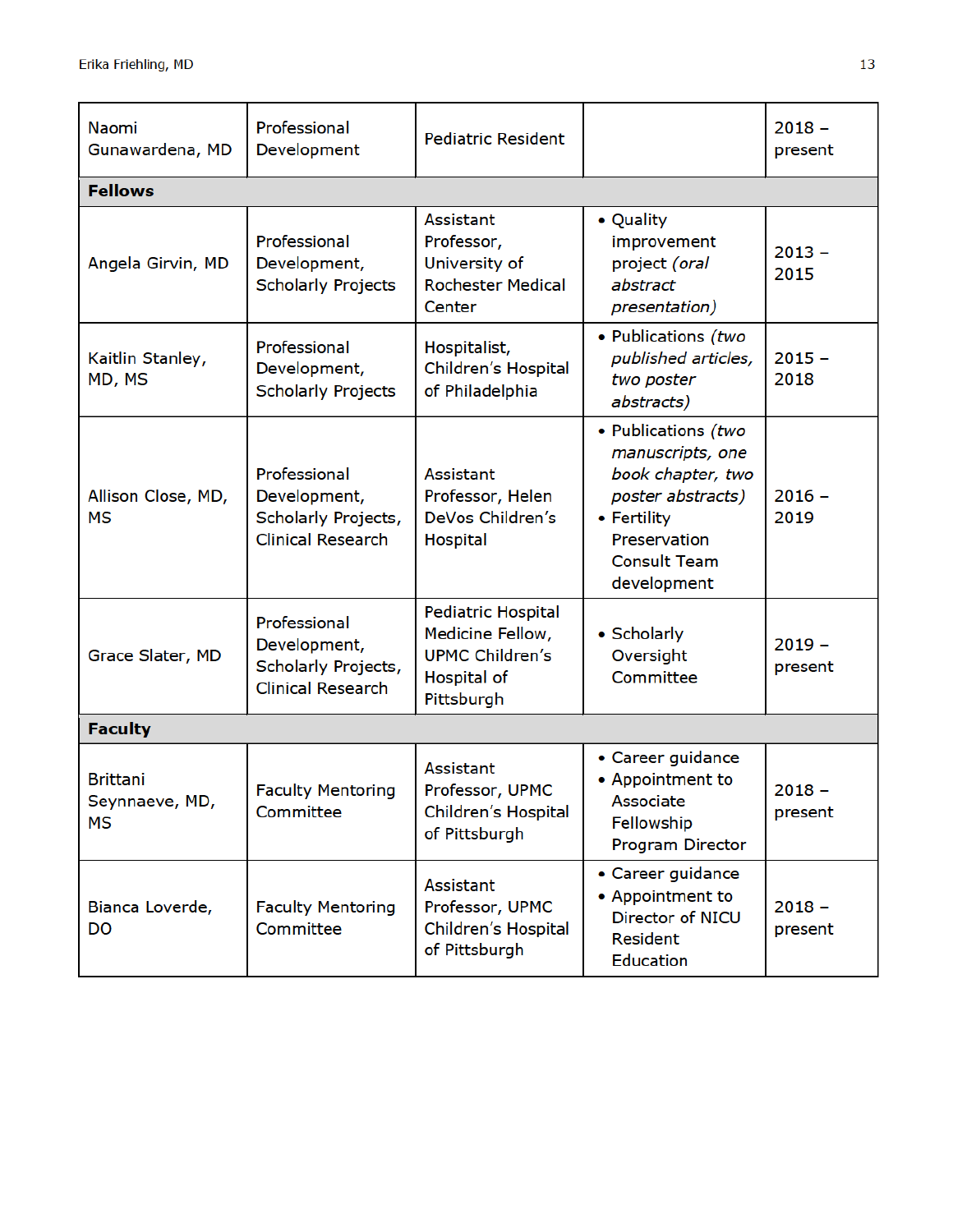# **RESEARCH**

### **Current Scholarly Activities in Medical Education**

- 1. Assessment of the impact of a subspecialty longitudinal continuity clinic 2015 present
- 2. Design, implementation, and evaluation of a faculty mentoring program 2016 present

## **Current Leadership and Scholarship in Clinical Oncology**

- 1. Founding Director, Pediatric Oncofertility Consult Team 2017 present *Establishment of consult service to improve access to both standard of care and experimental fertility preservation options for pediatric cancer patients.*
- 2. Founding Director, Leukemia/Lymphoma Working Group 2017 present *Establishment of institutional standards for pediatric leukemia/lymphoma and ongoing quality improvement projects.*
	- i. Asparaginase premedication and therapeutic drug monitoring
	- ii. Discharge checklist for newly diagnosed patients
	- iii. Tumor lysis syndrome guideline
	- iv. Dexrazoxane use guideline

## **Non-Funded Research (Collaborative Clinical Trials)**

1. AALL1731: A Phase 3 Trial Investigating Blinatumomab in Combination with Chemotherapy in Patients with Newly Diagnosed Standard Risk or Down Syndrome B-Lymphoblastic Leukemia and the Treatment of Patients with Localized B-Lymphoblastic Lymphoma Role: Site PI

Funding Source: Children's Oncology Group

2. ANHL1522: A Pilot Study of Rituximab and Third-Party Latent Membrane Protein-specific Cytotoxic T-Lymphocytes in Pediatric Solid Organ Recipients with EBV-Positive CD20-Positive Post-Transplant-Lymphoproliferative Disease. Role: Site PI

Funding Source: Children's Oncology Group

2. AHOD1331: A Randomized Phase III Study of Brentuximab Vedotin for Newly Diagnosed High-Risk Classical Hodgkin Lymphoma in Children and Adolescents Role: Site PI

Funding Source: Children's Oncology Group

3. AHOD0831: A Non-Randomized Phase III Study of Response Adapted Therapy for the Treatment of Children with Newly Diagnosed High Risk Hodgkin Lymphoma Role: Site PI

Funding Source: Children's Oncology Group

- 4. AHOD0431: A Phase III Study for the Treatment of Children and Adolescents with Newly Diagnosed Low Risk Hodgkin Disease Role: Site PI Funding Source: Children's Oncology Group
- 5. AHOD03P1: Treatment of Children with Newly-Diagnosed Low Stage Lymphocyte Predominant Hodgkin Disease Role: Site PI Funding Source: Children's Oncology Group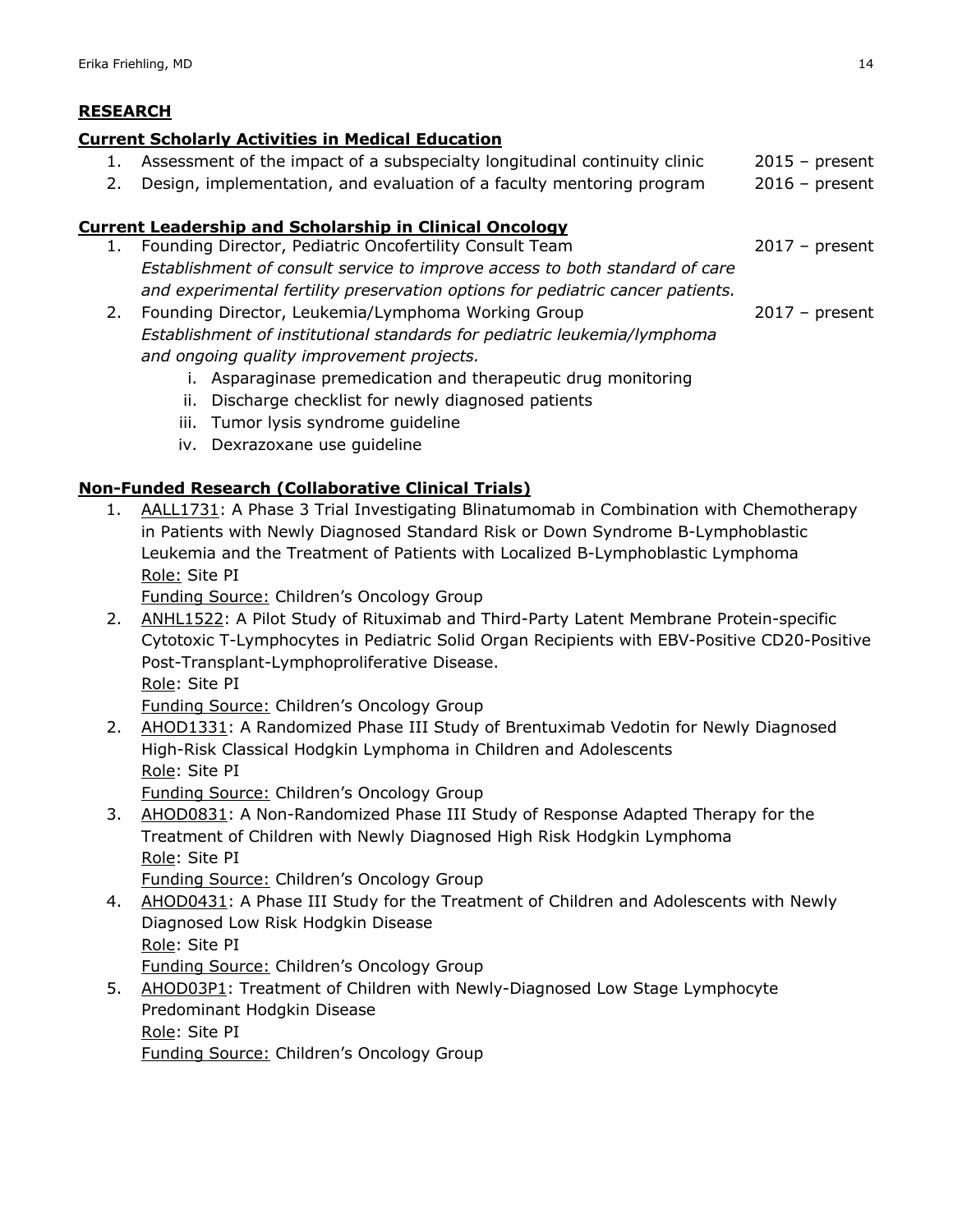| 6.<br>AHOD0031: A Phase III Group-Wide Study of Dose-Intensive Response-Based<br>Chemotherapy and Radiation Therapy for Children and Adolescents with Newly Diagnosed<br>Intermediate Risk Hodgkin Disease<br>Role: Site PI<br><b>Funding Source: Children's Oncology Group</b> |      |
|---------------------------------------------------------------------------------------------------------------------------------------------------------------------------------------------------------------------------------------------------------------------------------|------|
| <b>Invited Seminars and Lectureships</b>                                                                                                                                                                                                                                        |      |
| Department of Pediatrics Annual Lee Bass Dinner, Pittsburgh, PA<br>"The Preceptor as Mentor"                                                                                                                                                                                    | 2015 |
| Aflac Visiting Lecture Series, Atlanta, GA<br>"Innovations in Graduate Medical Education"                                                                                                                                                                                       | 2016 |
| Academy of Master Educators, University of Pittsburgh School of Medicine<br>"Being a Good Mentee"                                                                                                                                                                               | 2018 |
| Magee-Womens Hospital of UPMC, Division of Urogynecology<br>"The Mentor-Mentee Relationship"                                                                                                                                                                                    | 2018 |
| Western Psychiatric Institute and Clinic Wellness Retreat for Psychiatric Residents<br>"Making the Most of Mentoring"                                                                                                                                                           | 2018 |
| Department of Pediatrics Grand Rounds<br>"Novel Therapeutics in Acute Lymphoblastic Leukemia"                                                                                                                                                                                   | 2018 |
| University of Pittsburgh School of Medicine MedEd Day Panel<br>"How to Turn Medical Education into Scholarship"                                                                                                                                                                 | 2018 |
| Department of Obstetrics, Gynecology, and Reproductive Services Faculty Retreat<br>"Being a Good Mentee"                                                                                                                                                                        | 2019 |
| Department of Pathology Faculty Development Series<br>"Promotion at Pitt Med in the Educator Track"                                                                                                                                                                             | 2019 |
| University of Pittsburgh School of Medicine MedEd Day Workshop<br>"Making it Count: Turning Education into Scholarship"                                                                                                                                                         | 2019 |
| Department of Anesthesia Grand Rounds<br>"Mentoring in Academic Medicine"                                                                                                                                                                                                       | 2020 |

### **SERVICE**

| <b>National</b>            |                                                                         |                  |
|----------------------------|-------------------------------------------------------------------------|------------------|
| Member                     | ASPHO Certification and Continuing Education Committee                  | $2016$ – present |
| Responsible                | Cancer Control and Supportive Care                                      | $2017 - present$ |
| Investigator               | Children's Oncology Group                                               |                  |
| <b>Manuscript Reviewer</b> | Academic Medicine                                                       | 2018             |
| Facilitator                | APPD Fall Meeting Table to Able Session: Educational Scholarship        | 2018             |
| Member                     | APPD Faculty/Professional Development Learning Community 2018 - present |                  |
| Member                     | APPD Professional Development Subgroup                                  | $2018$ – present |
| <b>Abstract Reviewer</b>   | APPD 2020 Spring Meeting                                                | 2019             |
| <b>Manuscript Reviewer</b> | Pediatric Blood & Cancer                                                | 2019             |